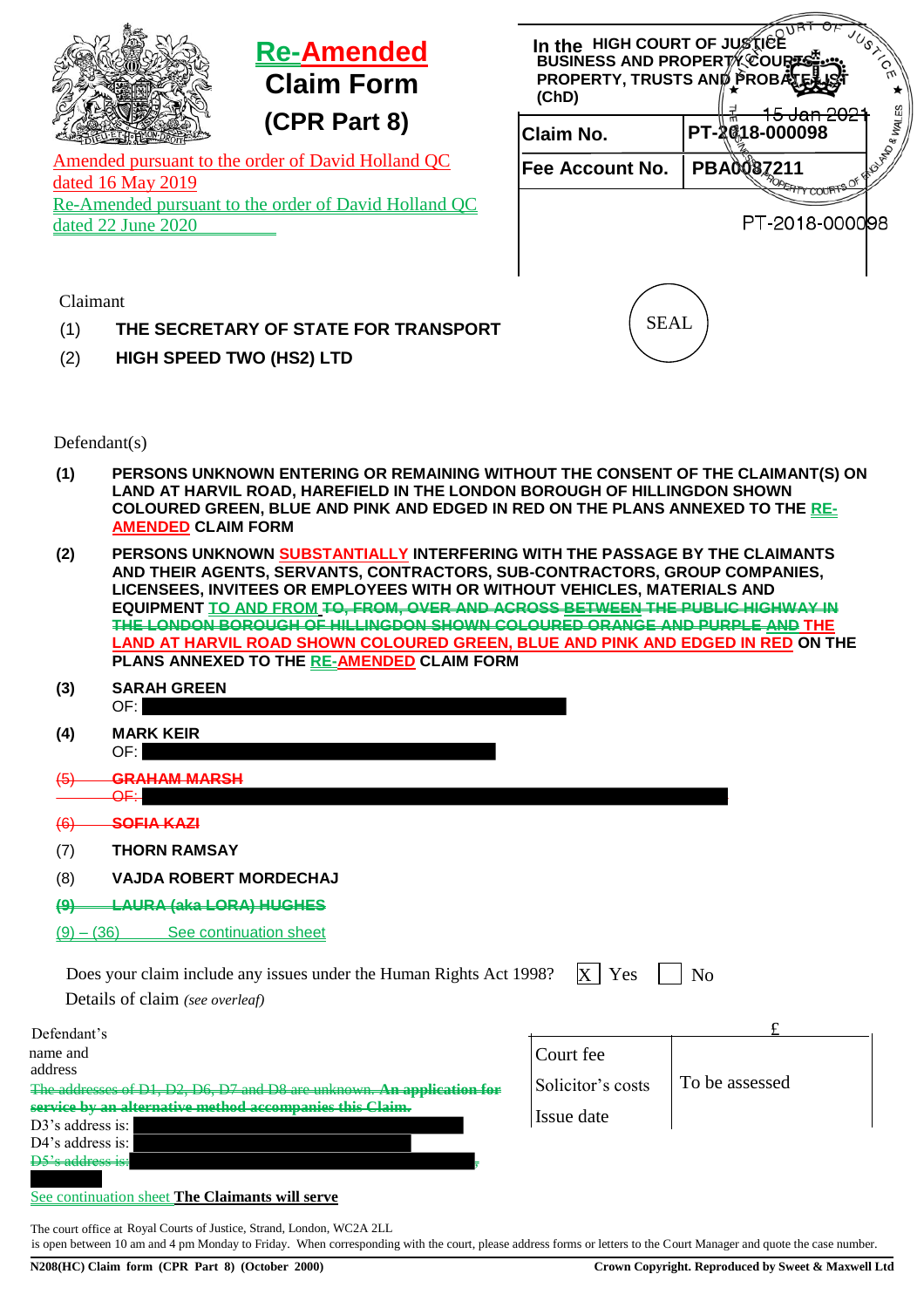## Details of claim *(continued)*

- 1. The Claimants have an immediate right to possession of all of the land at Harvil Road, Hillingdon, London shaded green, blue and pink and edged in red on the plan attached hereto as Plan A ("the **Site**") ("the Land") The land that has been added to the Harvil Road Site since 14 May 2019 is shaded green and pink on the plan attached hereto as "the **Additional Land Plan**". The basis of that entitlement is explained at §§2-11 of the first witness statement of Robert McCrae in support ("**McCrae 1**") and §§7 of his second witness statement ("**McCrae 2**") and, so far as relates to "the Additional Land" §§23-28 of the second witness statement of Rohan Perin ("**Perin 2**").
- 2. The Claimants are engaged in works on  $\#$  the Site connected with the construction of "HS2". They are described in more detail at §§12-15 of McCrae 1 and §§50-51 of Perin 2.
- 3. The Defendants are opposed to HS2 and have, since October 2017 variously: (i) trespassed upon the Site, including by interfering with fencing around the Site; (ii) obstructed and hindered the Claimants' passage over the highways in the vicinity of the Site, thereby committing a public nuisance which causes particular damage to the Claimants; and (iii) obstructed and hindered the Claimants passage to and from the Site to the said highways and neighboring private land, thereby committing a private nuisance. Those incidents are described in more detail in McCrae 1 at §§19-27 and in the second witness statement of Julie Dilcock in support ("**Dilcock 2**") and, as it relates to the period since the grant of an initial injunction in these proceedings on 19 February 2018 in the first witness statement of Richard Jordan ("**Jordan 1**") and in the period since the continuation of that injunction on 16 May 2019 in the second witness statement of Richard Jordan ("**Jordan 2**").
- 4. The said acts were carried out by the Defendants with the aim of preventing, delaying or disrupting the Claimants' schedule of works, and the said acts have had that effect (as summarised at §54 of Perin 2). The Claimants fear that the Defendants, or some of them, will continue to commit the same or similar tortious acts in the future unless otherwise restrained.
- 5. The Claimants claim is for appropriate injunctive relief restraining D1 and D2 and D36 (and the named Ds 3-8 to the extent that their conduct brings them within the descriptions of D1 and D2) from: a. trespassing upon the Site (including by interfering with fencing); or b. substantially interfering with the Claimants' (or their agents, servants, contractors, sub-contractors, group companies, licensees, invitees or employees) passage over the highway or access to and egress from the Site, in particular in the "exclusion zones" marked in purple on Plan A (and more particularly on Plans C, D, E and F).
- 6. The Claimants further seek an order making appropriate provision for their costs of this claim.
- 7. The Claimants, in addition to McCrae 1 and 2, Jordan 1 and Dilcock 2, rely further upon the first witness statement of Julie Dilcock, and the witness statement of Patricia Thompson, and Jordan 2 and Perin 2 filed herewith.
- 8. The Claimants bring an further application at the same time as seeking to re-amend this claim *inter alia* for revised appropriate injunctive relief on an interim basis, pending trial or further order. The terms of the injunction sought by this re-amended claim are the same as sought by that application; subject to such modification as the Court shall think fit.

**Statement of Truth**: The Claimants believe that the facts stated in these re-amended details of claim are true. I understand that proceedings for contempt of court may be brought against anyone who makes, or causes to be made, a false statement in a document verified by a statement of truth without an honest belief in its truth. I am duly authorised by the Claimants to sign this statement of truth.

**……………………………………………**

**Kathryn Mair Cook, Partner, Eversheds Sutherland (International) LLP, Solicitors for the Claimants**

Eversheds Sutherland (International) LLP 1 Callaghan Square Cardiff CF10 5BT DX 33016 Cardiff Tel: 020 7919 4919 Ref: DILCOCJ/293109-000765 JENKINSW/335547/000169

Claimant's or claimant's solicitor's address to which documents should be sent if different from overleaf. If you are prepared to accept service by DX, fax or e-mail, please add details.